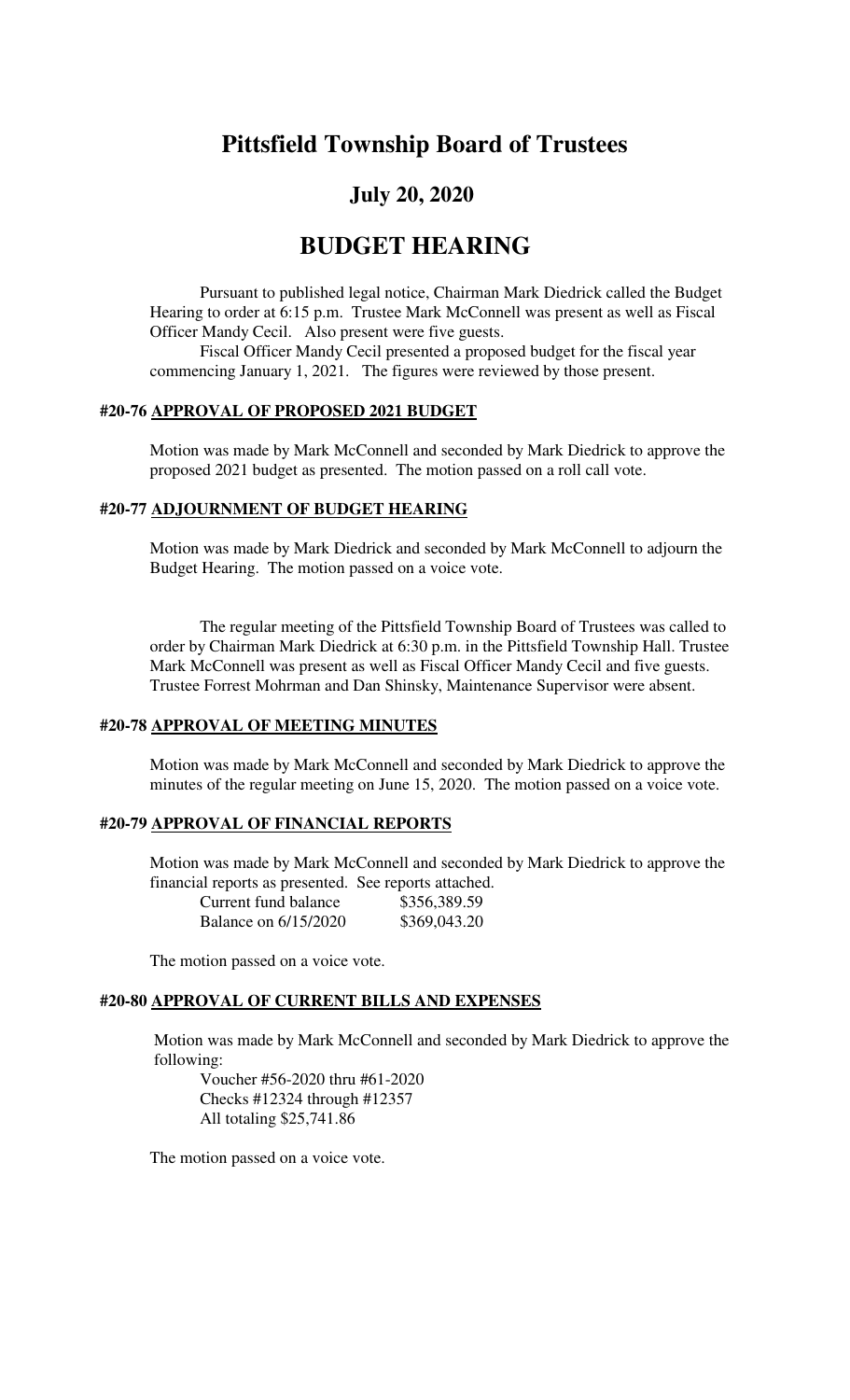### **#20-81 APPROVAL OF BLANKET CERTIFICATES AND PURCHASE ORDERS**

Motion was made by Mark McConnell and seconded by Mark Diedrick to approve the following blanket certificates and purchase orders

 Blanket Certificates #20-2020 thru #25-2020 See attached listing PO# 39-2020 thru #50-2020 See attached listing The motion passed on a voice vote.

#### **MEETING REPORTS**

Stormwater – Mark McConnell reported Quarry Road North viewing took place with Commissioner and Lorain County Engineer's. Virtual Hearing to be held and another meeting schedule for later in month. Storm Water alerted of log jam on Black River. Quarry Road South project should be going to bid. Next meeting to be held in September.

WFD – July 1 – Mark Diedrick reported construction to start in the next few weeks. Accidents are on the increase, be alert.

RLCWA – July 8 – Mark McConnell reported the Wellington Line break issue was resolved successfully.

CLCAD – July 9 – Mark McConnell runs have doubles since reopening. Everything up and running. PPE equipment becoming harder to get though.

Steve Magyar to help put additional recycling info on our website

#### **OLD BUSINESS** –

## **#20-82 RESOLUTION AUTHORIZING AN OPT-OUT ELECTRIC SERVICE AGGREGATION PROGRAM PURSUANT TO SECTION 4928.20, OHIO REVISED CODE, DIRECTING THE COUNTY BOARD OF ELECTIONS TO SUBMIT A BALLOT QUESTION TO THE ELECTORS.**

Motion was made by Mark McConnell and seconded by Mark Diedrick to authorize a resolution for an opt-out electric service aggregation program pursuant to section 4928.20, Ohio revised code, directing the county Board of Elections to submit a ballot question to the electors.

The motion passed on a voice vote.

## **#20-83 RESOLUTION AUTHORIZING AN OPT-OUT NATURAL GAS SERVICE AGGREGATION PROGRAM PURSUANT TO SECTION 4929.26, OHIO REVISED CODE, DIRECTING THE COUNTY BOARD OF ELECTIONS TO SUBMIT A BALLOT QUESTION TO THE ELECTORS.**

Motion was made by Mark McConnell and seconded by Mark Diedrick to authorize a resolution for an opt-out natural gas service aggregation program pursuant to section 4929.26, Ohio revised code, directing the county Board of Elections to submit a ballot question to the electors.

The motion passed on a voice vote.

## **#20-84 MOTION TO BID OUT PITTS ROAD PROJECT FOR 1 ¼ ASPHALT OVERLAY.**

Motion was made by Mark McConnell and seconded by Mark Diedrick to bid out Pitts Road Project for 1 ¼ Asphalt overlay. The motion passed on a voice vote.

## **ZONING BUSINESS**

Questions on pond being dug and couple preliminary items on Route 20.